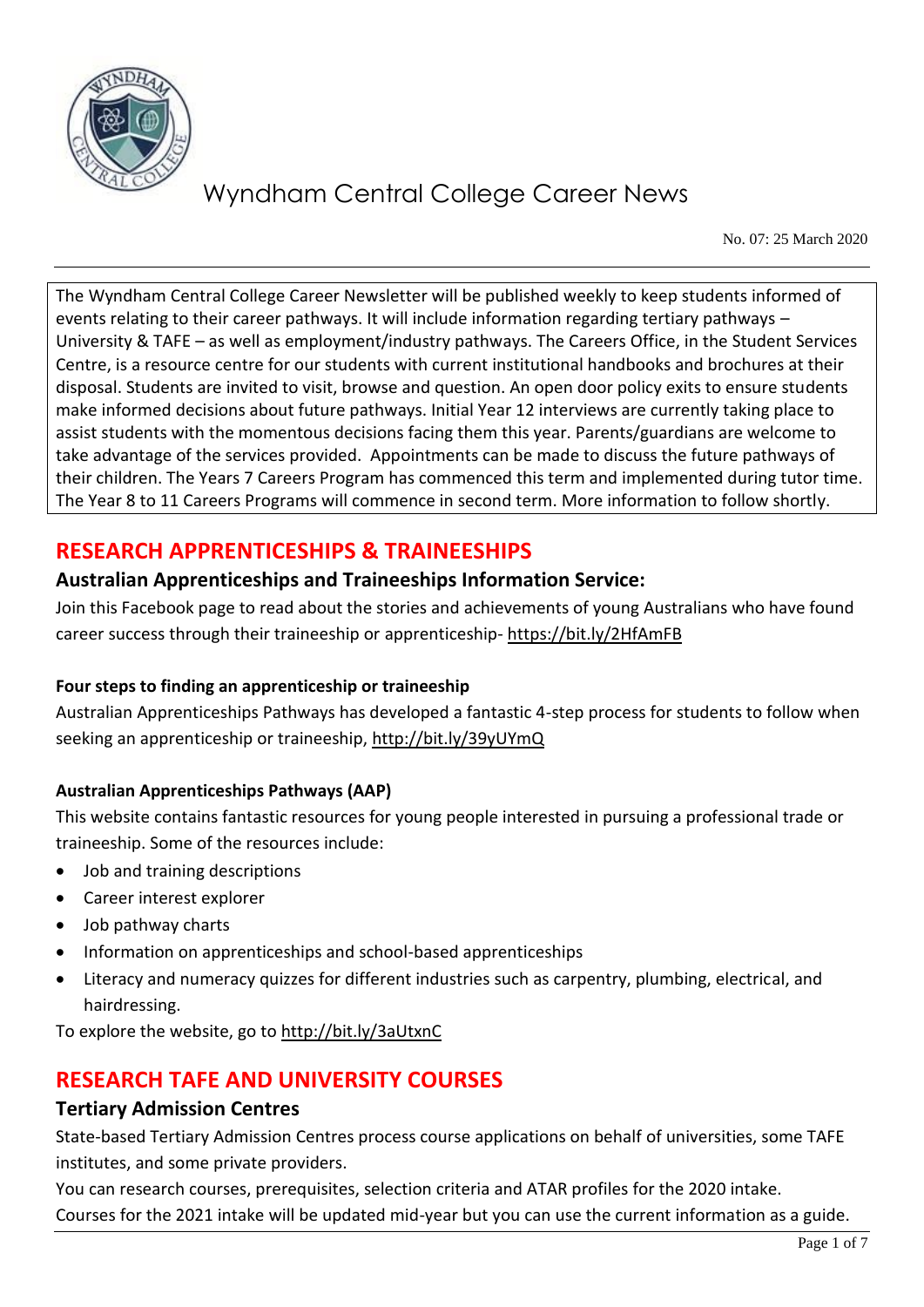

No. 07: 25 March 2020

Websites are listed below:

| <b>State</b>    | <b>Tertiary Admission Centre</b>             | Website          |
|-----------------|----------------------------------------------|------------------|
| Victoria        | Victoria Tertiary Admissions Centre          | www.vtac.edu.au  |
| New South       | (VTAC)                                       | www.uac.edu.au   |
| Wales &         | Universities Admissions Centre (UAC)         |                  |
| Canberra        |                                              |                  |
| Tasmania        | University of Tasmania                       | www.utas.edu.au  |
| South Australia | South Australia Tertiary Admissions          | www.satac.edu.au |
| & Northern      | Centre (SATAC)                               |                  |
| Territory       |                                              |                  |
| Queensland      | <b>Queensland Tertiary Admissions Centre</b> | www.gtac.edu.au  |
|                 | (QTAC)                                       |                  |
| Western         | <b>Tertiary Institutions Service Centre</b>  | www.tisc.edu.au  |
| Australia       | (TISC)                                       |                  |

# **RESEARCH OCCUPATIONS**

### **Myfuture**

Students can explore courses, occupations, and industries. They can also undertake a mini career quiz and research occupations based on their favourite subjects,<https://myfuture.edu.au/>

### **Skillsroad**

Students can explore courses, occupations, and industries. They can also undertake a mini career quiz and research occupations based on their favourite subjects, [www.skillsroad.com.au](http://www.skillsroad.com.au/)

### **Good Careers Guide**

Students can search over 400 different occupations narrowed down by the field or type of work they would like to do in the future (e.g., helping / advising, creative / artistic). They can also research 'career ladders' and take an aptitude test to assist in narrowing down career ideas, [www.goodcareersguide.com.au/](http://www.goodcareersguide.com.au/)

# **OTHER ACTIVITIES**

### **Apply for University (Year 12)**

The following universities are now accepting applications for the 2021 intake:

### **University of New England:**

Applications are now open for the direct early entry program.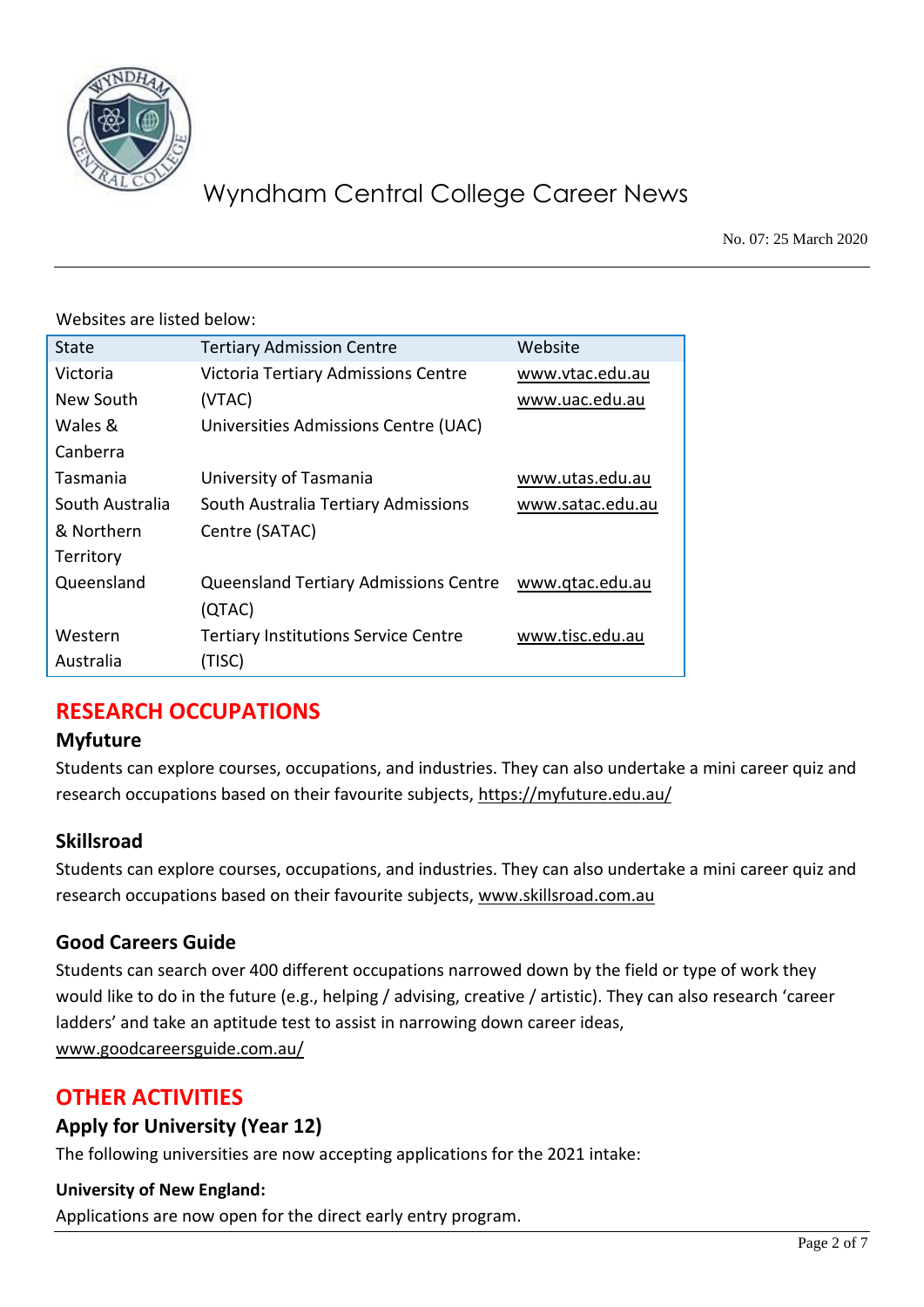

No. 07: 25 March 2020

It's free to apply and applications will close Friday 25 September, <https://bit.ly/39H4iVo>

#### **Australia National University (ANU)**

Applications are now open for Year 12 students to apply for courses, scholarships, and accommodation at ANU. For information on key dates and the admissions process, go to<https://bit.ly/2WVbyHn>

### **Refresh your study space**

The term break is the perfect time to set up or refresh your study space. Everyone will study differently, but having a clean and well organised study area at home will help.

You could consider using:

- Folders for each subject
- Different coloured pens and highlighters
- A note book for mind mapping
- A yearly wall planner to plan ahead for SACs and important dates
- A whiteboard
- A diary

### **Complete a free online career planning and job seeker program**

The team at My Career Match have developed a free program for high school students that is broken into five key categories:

- Career planning
- Promoting yourself
- Getting a job
- Personal development
- **Wellness**

Students can choose which categories and lessons they would like to work through. To get started, visit <http://bit.ly/2VXfBow>

### **Update your apps!**

Now is the best time to update study and wellbeing apps if you have a smart phone. The following are some ideas to get you started:

#### **Way of Life**

Develop good habits and break negatives ones like procrastination,<https://wayoflifeapp.com/>

### **Quizlet**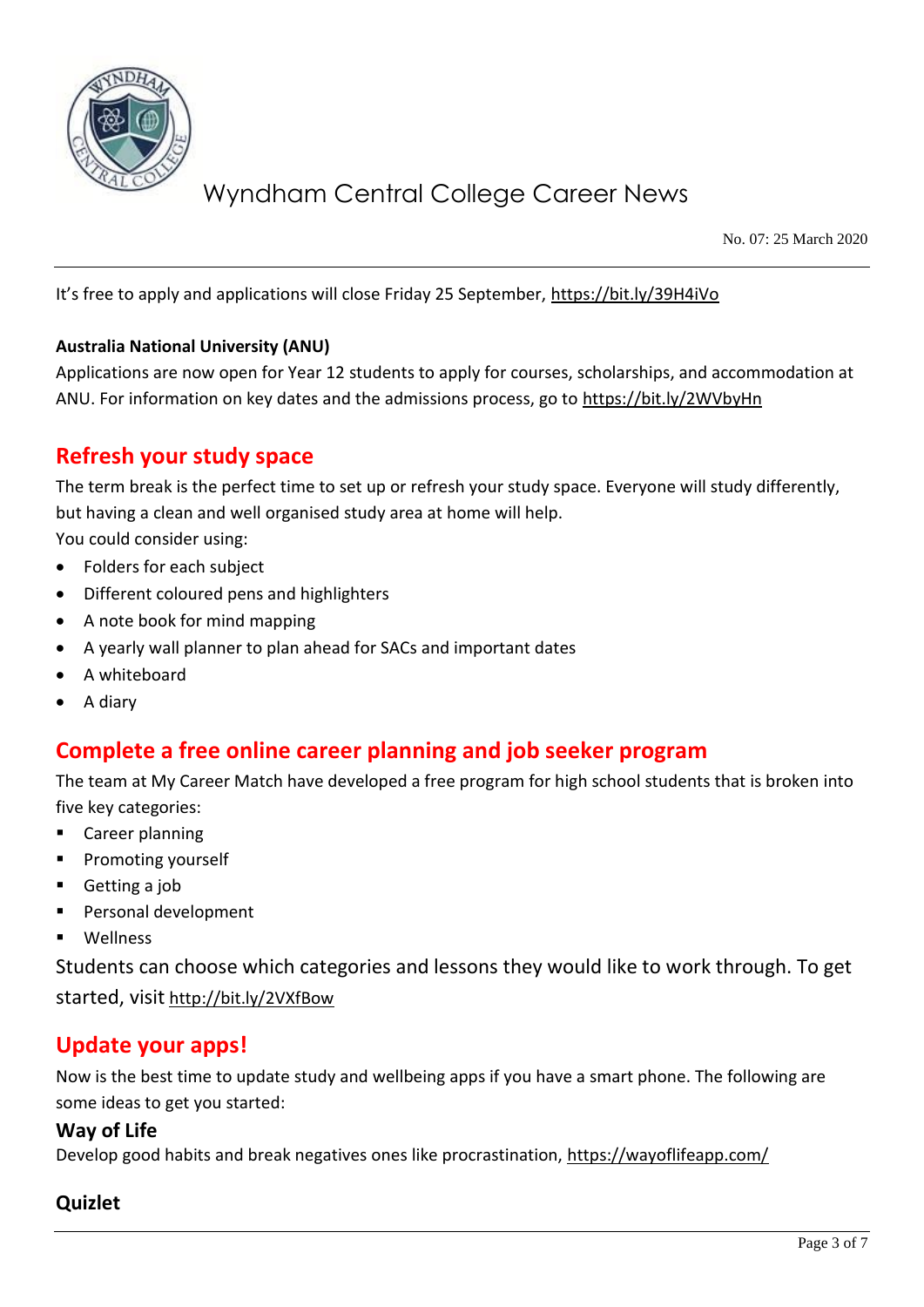

No. 07: 25 March 2020

Develop flashcards and use games to learn and retain information,<https://quizlet.com/>

### **Forest**

Stay focussed on your study, [www.forestapp.cc/](http://www.forestapp.cc/)

## **Create a vision board**

Vision boards are a fantastic way to commit your career and course ideas to a visual medium such as a poster or scrap book.

Mind map some key terms such as the institutes you would like to study or train at, the occupations you are interested in, and what you will need to do to achieve your study goals.

Use images from the Internet or magazines, create your vision board or book, and then take a photo to show your family and career adviser. Update your board throughout the year as your goals develop.

## **Research careers using Virtual Reality**

Learn about careers in the following industries through viewing 360° Virtual Reality workplaces developed by SkillsRoad:

- **Hospitality**
- **Manufacturing**
- Construction, and
- Creative industries

You will able to jump inside the world of work and experience a day in the life of workers within the above industries[, https://bit.ly/2Bk0WZu](https://bit.ly/2Bk0WZu) 

**Universities are adapting quickly to the COVID 19 pandemic.** Staff have been working very hard behind the scenes to be responsive to the needs of prospective students and their families.

Whilst they have had to postpone or cancel all face to face events such as experience days and information evenings, they are working hard to ensure that prospective students will have access to information about courses, pathways, accommodation, scholarships, and student services etc.

More information will be made available over the next month. In the meantime, students and families are able to get course advice via online mediums such as phone, email, and live chat. They are also able to access online resources such as course guides.

Some universities are offering online one-to-one course counselling via Zoom and others will be creating webinars and running information evenings remotely.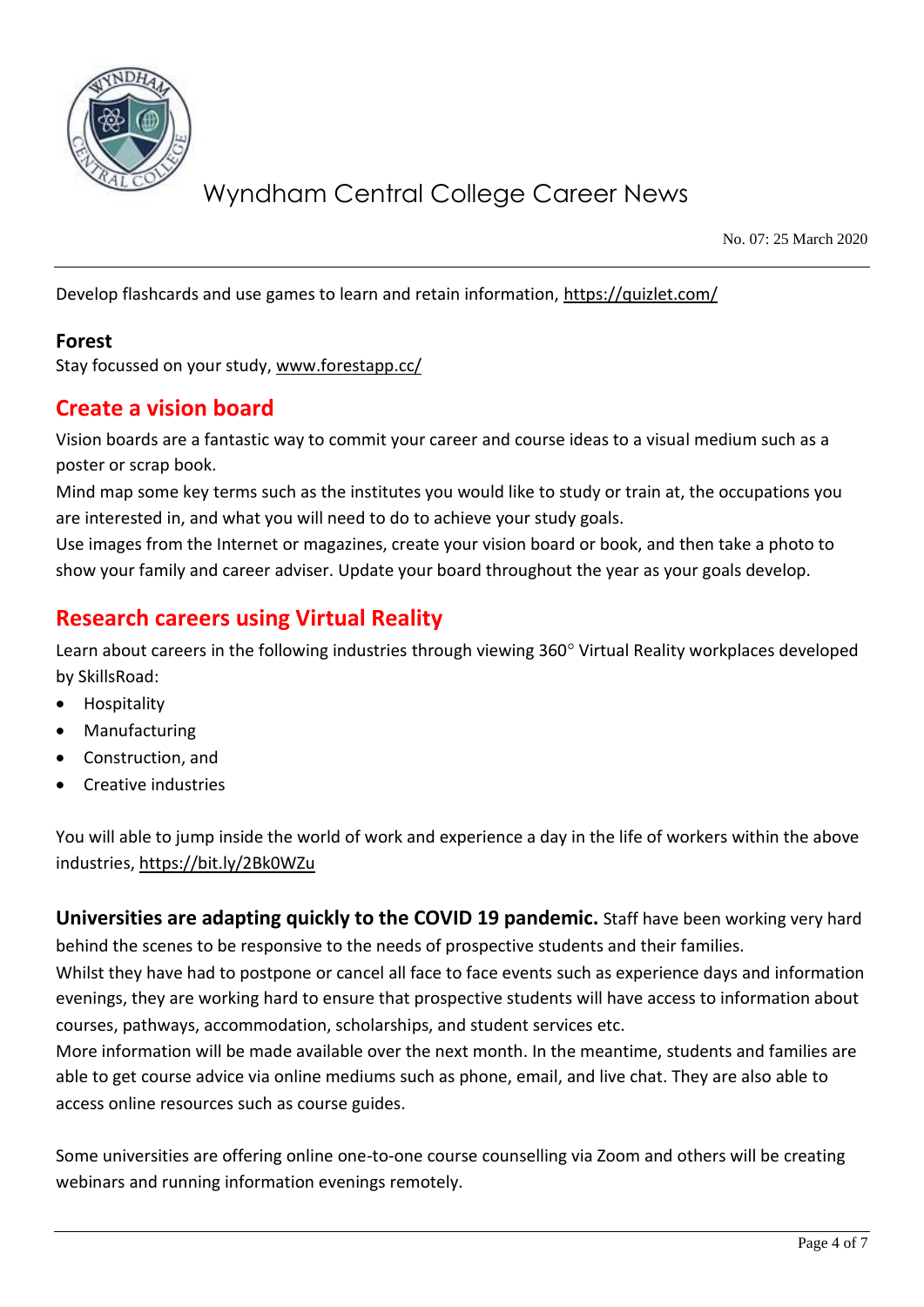

No. 07: 25 March 2020

To stay up to date with the universities you would like to apply to, join their social media such as Facebook and bookmark their websites. The following is contact information for several universities.

| <b>University</b>                               | <b>Campuses</b>                                                                             | <b>Contact &amp; events</b>                                                                                                                                                                                                                                                              |
|-------------------------------------------------|---------------------------------------------------------------------------------------------|------------------------------------------------------------------------------------------------------------------------------------------------------------------------------------------------------------------------------------------------------------------------------------------|
| <b>Australian Catholic</b><br><b>University</b> | <b>Ballarat</b><br>Melbourne<br>Canberra<br>Sydney                                          | W: www.acu.edu.au<br>P: 1300 275 228<br>Can contact via live chat<br>and online enquiry form<br>(AskACU).                                                                                                                                                                                |
| <b>Charles Sturt University</b>                 | Albury-Wodonga<br>Wagga Wagga<br><b>Bathurst</b><br>Dubbo<br>Port Macquarie<br>Orange       | W: www.csu.edu.au<br>P: 1800 275 278<br>Book an online video<br>consultation -<br>https://bit.ly/2WzprNU<br>Can also contact via email.<br>Medicine information<br>night webinar, 24 March -<br>http://bit.ly/332bSrn<br>Parent information night<br>webinar -<br>https://bit.ly/39kunJm |
| <b>Deakin University</b>                        | Melbourne Burwood<br><b>Geelong Waterfront</b><br><b>Geelong Waurn Ponds</b><br>Warrnambool | W: www.deakin.edu.au<br>P: 1800 693 888<br>Can also contact via live<br>chat, email and online<br>enquiry form.<br>Book a 10-minute phone<br>call -<br>https://bit.ly/39dTRI3                                                                                                            |
| <b>Federation University</b>                    | <b>Ballarat - Mt Helen</b><br>Ballarat - SMB<br>Gippsland - Churchill                       | W:<br>https://federation.edu.au<br>P: 1800 333 864                                                                                                                                                                                                                                       |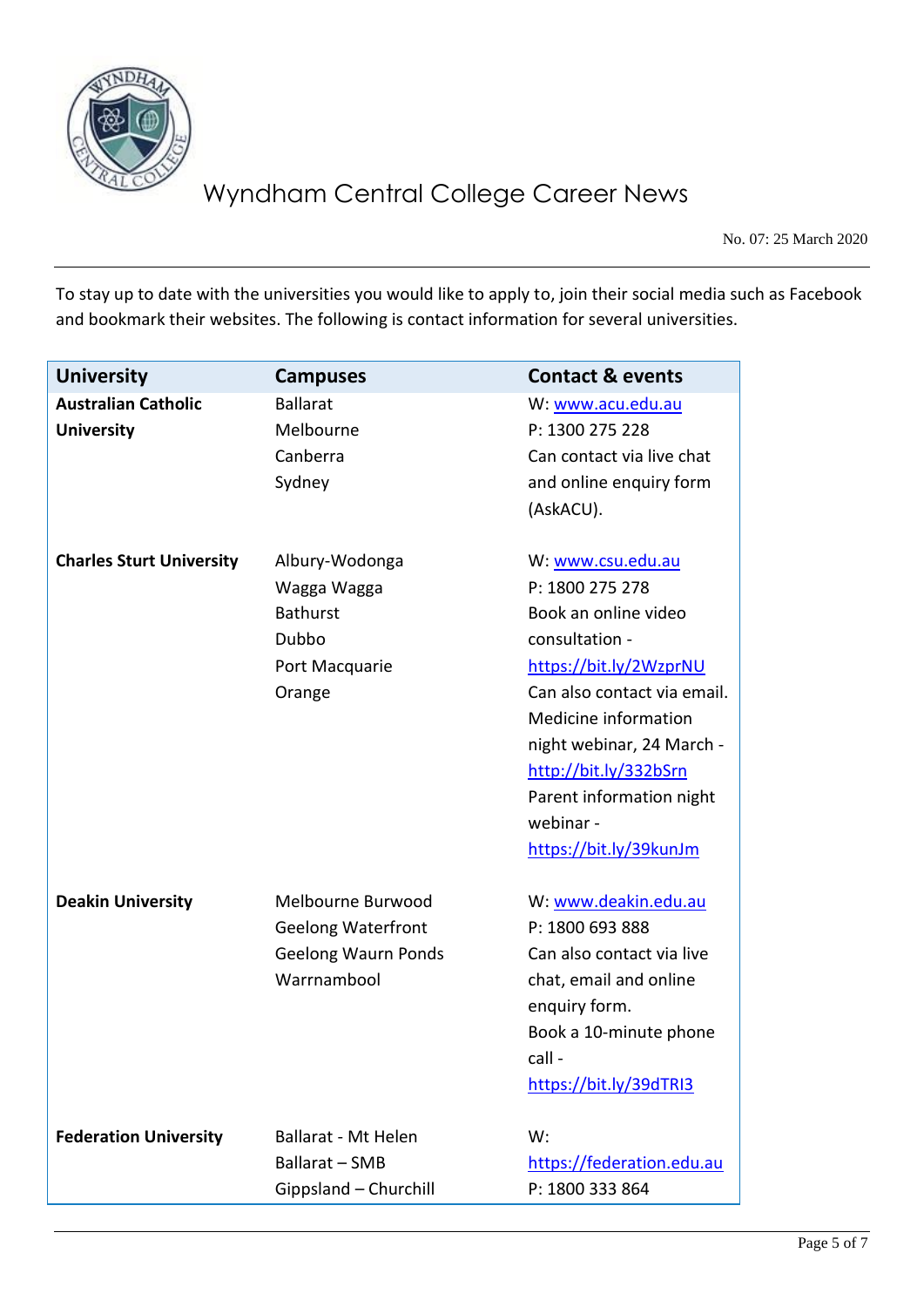

No. 07: 25 March 2020

|                             | Wimmera            | Can also contact via email  |
|-----------------------------|--------------------|-----------------------------|
|                             | <b>Berwick</b>     | and online enquiry form     |
|                             |                    | (Ask FedUni).               |
| La Trobe University         | Albury-Wodonga     | W: www.latrobe.edu.au       |
|                             | Bendigo            | P: 1300 135 045             |
|                             | Melbourne Bundoora | Can also contact via email. |
|                             | Mildura            | Book a one-to-one phone     |
|                             | Shepparton         | call or Zoom consultation - |
|                             |                    | https://bit.ly/2Uc6HCv      |
| <b>Monash University</b>    | Clayton            | W: www.monash.edu           |
|                             | Caulfield          | P: 1800 666 274             |
|                             | Peninsula          | Can also contact via an     |
|                             | Gippsland          | online enquiry form,        |
|                             | Parkville & City   | https://bit.ly/2vO2cVo      |
| <b>RMIT University</b>      | Melbourne City     | W: www.rmit.edu.au          |
|                             | <b>Brunswick</b>   | P: 03 9925 2260             |
|                             | <b>Bundoora</b>    | Can contact via live chat   |
|                             |                    | and via an online enquiry   |
|                             |                    | form,                       |
|                             |                    | https://bit.ly/2Jchwhq      |
| <b>Swinburne University</b> | Hawthorn           | W:                          |
|                             | Croydon            | www.swinburne.edu.au        |
|                             | Wantirna           | P: 1300 794 628             |
|                             |                    | Can contact via email. Live |
|                             |                    | chat-                       |
|                             |                    | https://bit.ly/2QHtaVZ      |
|                             |                    | Online course counselling   |
|                             |                    | sessions will be available  |
|                             |                    | soon                        |
|                             | Parkville          |                             |
| <b>Melbourne</b>            | Southbank          | P: 13 6352                  |
| The University of           |                    | W: www.unimelb.edu.au       |